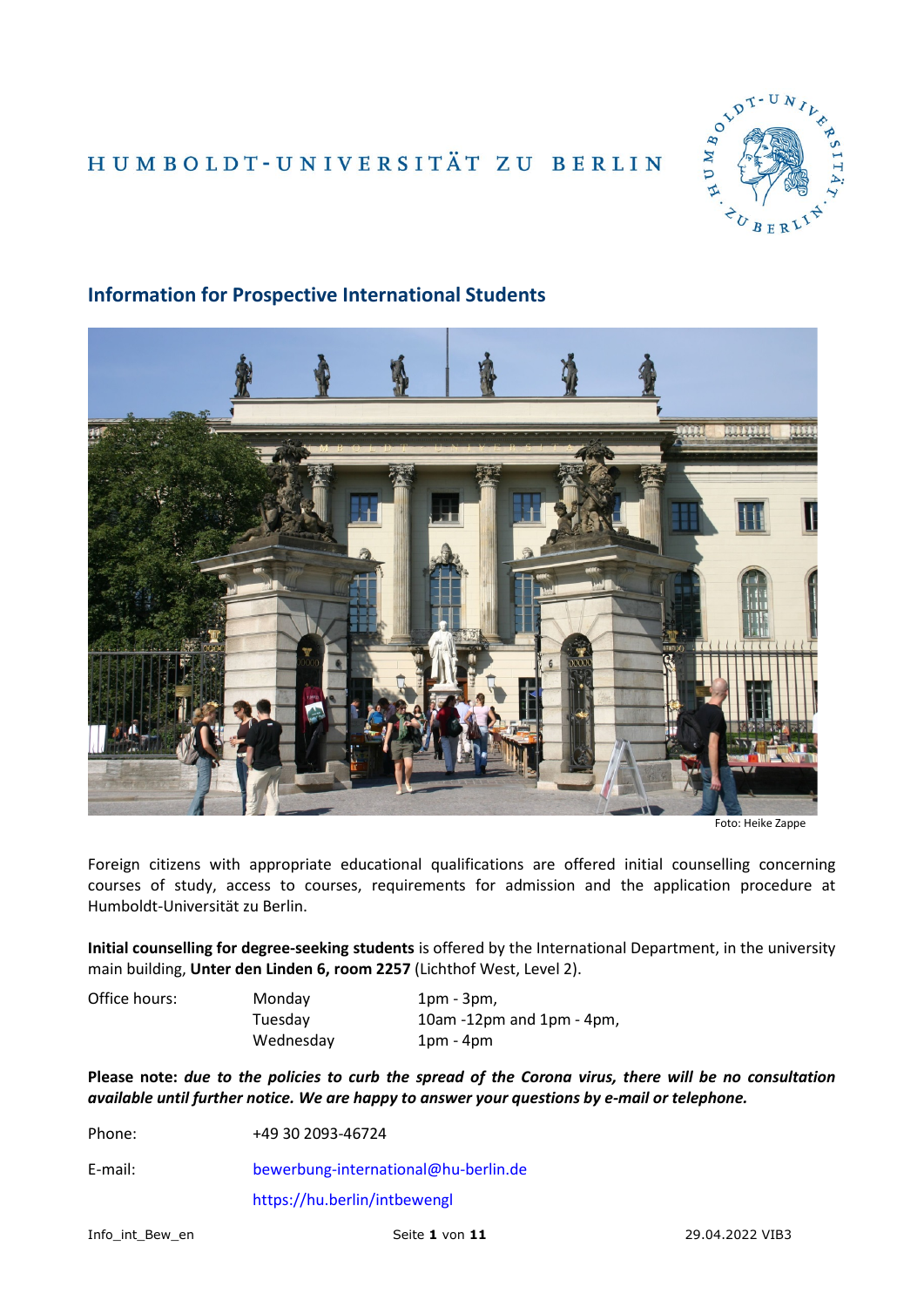### **I. APPLICATION PROCEDURE INFORMATION**

Applications for academic study at Humboldt-Universität zu Berlin made by foreign citizens, with university entrance qualifications acquired abroad, are submitted to a preliminary check by uni-assist. This is regardless of whether the application was made for access courses at the Studienkolleg or for courses leading to the Bachelor's or Master's degree, or the State Examination. If a Bachelor's degree has already been obtained in Germany, the following website should be consulted in order to find out which application procedure is relevant: <https://hu.berlin/bewerbungscheck/>

Before submitting an application, prospective students should consult the current **course catalogue,** which can be found at:<https://hu.berlin/catalogue> In case of any subject-specific questions you are welcome to contact the relevant faculty adviser: <https://hu.berlin/sfbengl>

# The **application form** for international applicants should be completed **online** at:[https://my.uni-assist.de](https://my.uni-assist.de/)

Your application with all the necessary documents (PDF files) must be handed in online and be received by uni-assist by the deadline set for the course chosen.

**1.** Please note that an application cannot be considered unless uni-assist has received all the required documentation within the prescribed period (see point 7).

# **The following documents must be attached to an application:**

- educational certificates obtained so far, including the secondary school leaving certificate together with marks received and, if applicable, university entrance examination documentation, evidence of study areas and grades obtained in previous studies including an explanation of the given grading system, graduation certificate and, if applicable, diploma supplement;
- enrolment certificate, if you are a student at another German or European higher education institution at the time you apply for a place at Humboldt, or
- certificate of exmatriculation (*Exmatrikulationsbescheinigung*) specifying the areas of study and number of semesters if you have previously studied at another higher education institution in Germany
- German translations of all certificates (exception: documents in English)
- evidence of German language skills (see point 2); and / or English, French, Spanish proof etc. if applicable for the chosen subject;
- CV starting with the beginning of school education up till now;
- a photocopy of your passport or identity card (for applicants from the EU)
- self-assessment sheet is required for some Masters (available as a pdf file on the uni-assist application portal) For every Master the entry and language requirements have to be taken into account. You will find them under 'ZZR' (special knowledge) in our course catalogue under: [https://hu.berlin/catalogue\\_master](https://www.hu-berlin.de/en/studies/counselling/course-catalogue/master)
- if applying for BA Sport Science: medical certificate (available as a pdf file on the uni-assist application portal) as well as a physical aptitude test (not older than 2 years, more information via: [https://www.sport-eignungspruefung.de\)](https://www.sport-eignungspruefung.de/).

Information concerning the assessment and recognition of non-German educational certificates is available (in German) at: [https://anabin.kmk.org](https://anabin.kmk.org/)

You can also use the database on the website of uni-assist at: [https://www.uni-assist.de/en/tools/check](https://www.uni-assist.de/en/tools/check-university-admission/)[university-admission/](https://www.uni-assist.de/en/tools/check-university-admission/) for a self-check of your university entrance qualification. Detailed country-specific information can be found at[: https://www.uni-assist.de/en/tools/info-country-by-country/](https://www.uni-assist.de/en/tools/info-country-by-country/)

The final decision on recognition of foreign educational certificates takes place in the application and admission process via uni-assist.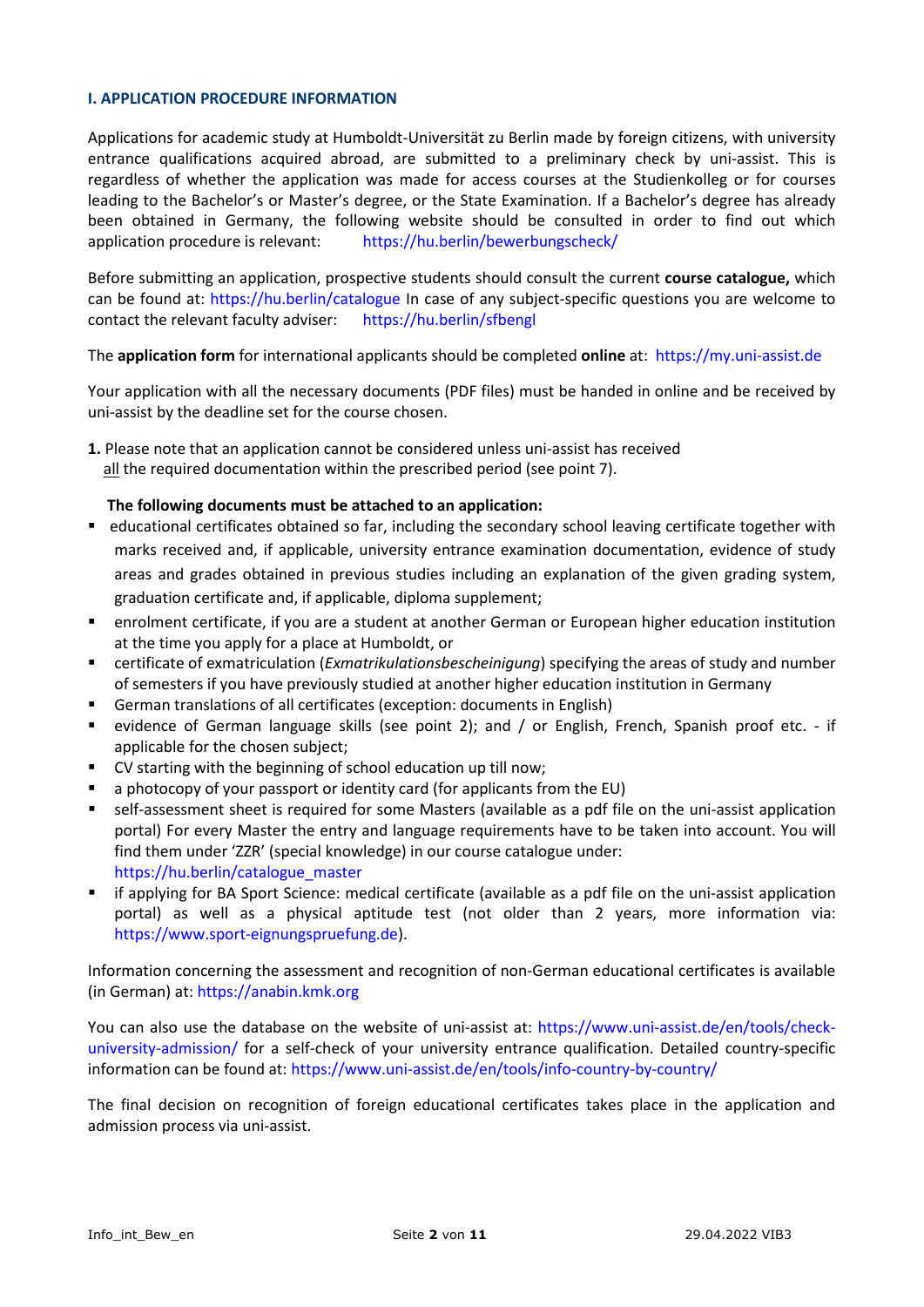# **2. Language Requirements**

**All Bachelor degree courses are run in German.** The applicant's command of German can, among other possibilities, be tested in the *DSH* test (*"Deutsche Sprachprüfung für den Hochschulzugang")* at HU*.*

In order to be eligible for the *DSH*, applicants must show evidence that their command of German is at least on the C1 level according to the Common European Frame of Reference. A minimum score of three points in all four parts of the *TestDaF* examination can also be considered as proof of the required level for the application. [https://www.testdaf.de](https://www.testdaf.de/)

Certificates of attendance to German language courses are not considered sufficient; you will need a certificate completed with an examination.

Exemption from the *DSH* exam is possible under completion of *TestDaF* with a minimum score of four points in all four parts of the test or the "telc Deutsch C1 Hochschule"-test with an exam result "sehr gut" or "gut", successful result in Goethe-Zertifikat C2, DSH-2 exam from another German university, etc. Further information are available via: <https://hu.berlin/amb202054>

Please note that there may be different language requirements when applying for **a Master's course.** Information on Master's courses, language requirements and general Entrance and Admission Regulations can be obtained at: [https://hu.berlin/catalogue\\_master](https://www.hu-berlin.de/en/studies/counselling/course-catalogue/master)

When applying for a place at the *Studienkolleg,* you are required to submit, in addition to the certificate of completed secondary education, proof of German language skills at Intermediate Level II (or, as equivalents: DHS-1, *TestDaF* Level 3, proof of success in a Course B2 and participation in a Course C1). When applying to W-Course an B1 certificate of English is additionally required.

If you satisfy all these formal requirements you will be invited to sit the Aptitude Test for Academic Studies (*Studierfähigkeitstest*) in Berlin. Information about the *Studierfähigkeitstest* can be obtained at: <https://www.fu-berlin.de/en/sites/studienkolleg/aufnahmetest/index.html>

# **Humboldt-Universität does not offer any preparatory German language courses.**

**3.** Please scan all require documents (originals) and upload them as PDF files to the application portal 'My assist' from uni-assist. In case you are not able to upload your original documents, please upload officially certified copies (all pages) as your originals. Not only educational certificates, but also language certificates must be uploaded online as PDF files (originals).

German translations completed in your home country will be recognised only if completed by a statelicensed translator or an officially approved translating agency. Translations can also be completed by sworn interpreters or translators in the Federal Republic of Germany. Please see: [https://www.gerichtsdolmetscherverzeichnis.de](https://www.gerichtsdolmetscherverzeichnis.de/)

More information about the translation of your documents can be found on the uni-assist website under: <https://www.uni-assist.de/en/how-to-apply/assemble-your-documents/certified-copies-and-translations/>

Which documents are relevant and required for you application depends on the country you have obtained your degree(s) in. Therefore, please read the special country-by-country information from uni-assist carefully: <https://www.uni-assist.de/en/tools/info-country-by-country/>

If your documents are verifiable online, please supply uni-assist with all resources necessary to conduct the online verification. The information on how to verify the document online should either be explained on the document itself or in a separate letter. It is enough to upload all this information via the application portal 'My assist'.

**4.** Before you apply, please make sure, which subjects are currently on offer at the Humboldt-Universität and read their descriptions on the website at: [https://hu.berlin/catalogue](http://www.hu-berlin.de/en/studies/counselling/course-catalogue)

There are also flyers for prospective students available at: [https://hu.berlin/leaflets](http://www.hu-berlin.de/en/studies/counselling/leaflets)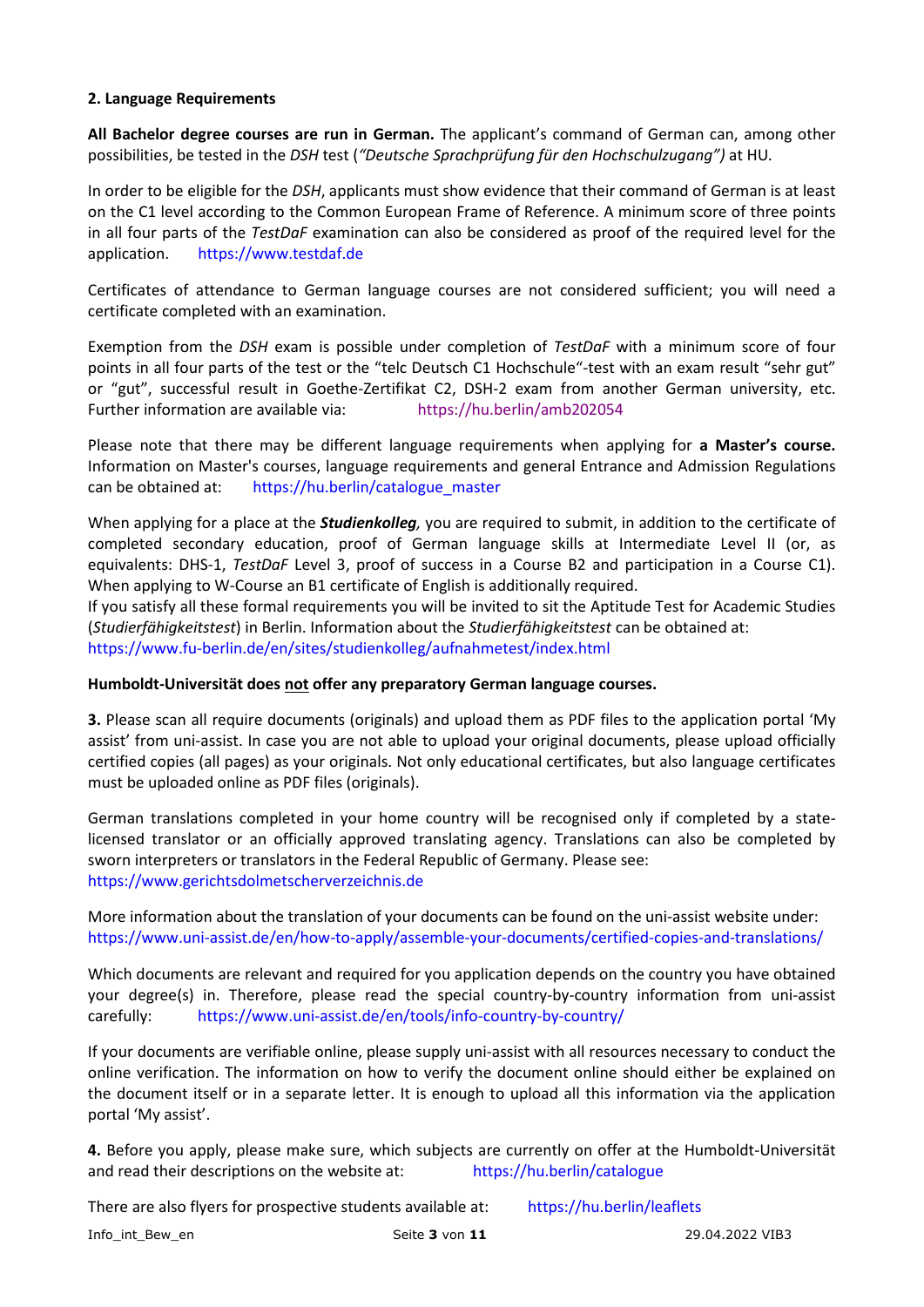In your application you must provide the complete name of the course of study. A Combined Bachelor's course consists of a *major* and a *minor* subject (*Kernfach* and *Zweitfach*). Information on possible subject combinations in Combined Bachelor's courses is available from: [https://hu.berlin/degrees](https://www.hu-berlin.de/en/studies/counselling/leaflets/ba_html?set_language=en&cl=en)

The number of choices available to you at the Humboldt-Universitaet zu Berlin can be found in the following overview: [https://hu.berlin/bewerbungsgrafik](https://www.hu-berlin.de/de/studium/compass/wie-bewerbe-ich-mich/grafik)

- **a)** Applicants from EU-Countries as well as from Iceland, Liechtenstein and Norway are allowed to apply for a maximum of three admission-restricted (NC) undergraduate courses (Bachelor's or State Examination courses). Furthermore, these applicants are allowed to indicate (and apply for) an additional non-admission-restricted (non-NC) course of studies in the application.
- **b)** All other international applicants from non-EU countries are allowed to apply for only one admission-restricted (NC) undergraduate course (Bachelor's or State Examination course), and are likewise allowed to apply for an additional non-admission-restricted (non-NC) course of studies.
- **c)** Applicants (whether EU or non-EU applicants) to Master's courses are allowed to apply for only one admission-restricted (NC) Master's course and additionally for one non-admission-restricted (non-NC) degree course.

Detailed information on BA courses that include a teacher training option (with Lehramtsoption or Lehramtsbezug) is available from: [https://hu.berlin/lehramt](https://www.hu-berlin.de/de/studium/beratung/merk/laba_html) (in German). If you intend to apply to a degree course with the teacher training option (Bachelor or Master), you should choose **'Lehramt'** as a degree pursuit in the online application form.

Some courses (1<sup>st</sup> semester) will take part in the dialogue-orientated service procedure (DoSV) of the Foundation for University Admissions (hochschulstart.de): [https://hu.berlin/dosv\\_en](https://www.hu-berlin.de/en/studies/compass.-the-central-information-service-en/dosv-en)

Before applying online to uni-assist, you must first register at: [https://www.hochschulstart.de](https://www.hochschulstart.de/) After registering, you will receive a two-part identification number consisting of a *BID* (Applicant ID) and a *BAN* (Applicant authentication number). This number must then be provided in the application to uniassist. Further information is available at:

<https://www.uni-assist.de/en/how-to-apply/plan-your-application/hochschulstart-dosv/>

**5.** Applicants can **transfer** to a more advanced stage of a course programme, if documentation of previous university studies, not yet completed studies or academic achievements in the same or a related subject is submitted. If this is the case, please choose **the option 'higher semester' (***höheres Fachsemester***)** on your application form next to the chosen study course*.* Recognition of previous academic achievements for admission to a more advanced stage of a course of study will be considered during the application process.

**6.** Applications submitted by persons who have already acquired an undergraduate degree in an EU country, in Iceland, Norway or Liechtenstein and are now applying for the first semester of a course leading to the State Examination or a BA/BSc. degree, are considered to be applications for a *second degree course* (*Zweitstudium*). With such applications it is necessary for the applicant to state the reasons why they wish to take a *second degree course*. In this case, the information below should be considered: [https://hu.berlin/second](https://www.hu-berlin.de/studies/beratung/merk/second_degree)

**Applicants from EU countries, from Iceland, Norway and Liechtenstein** who are already pursuing studies in a European country other than Germany, and now wish to apply for the same course of study at a German higher education institution, are required to apply for a more advanced stage or semester of that course. I.e. they may not apply for admission to the first semester.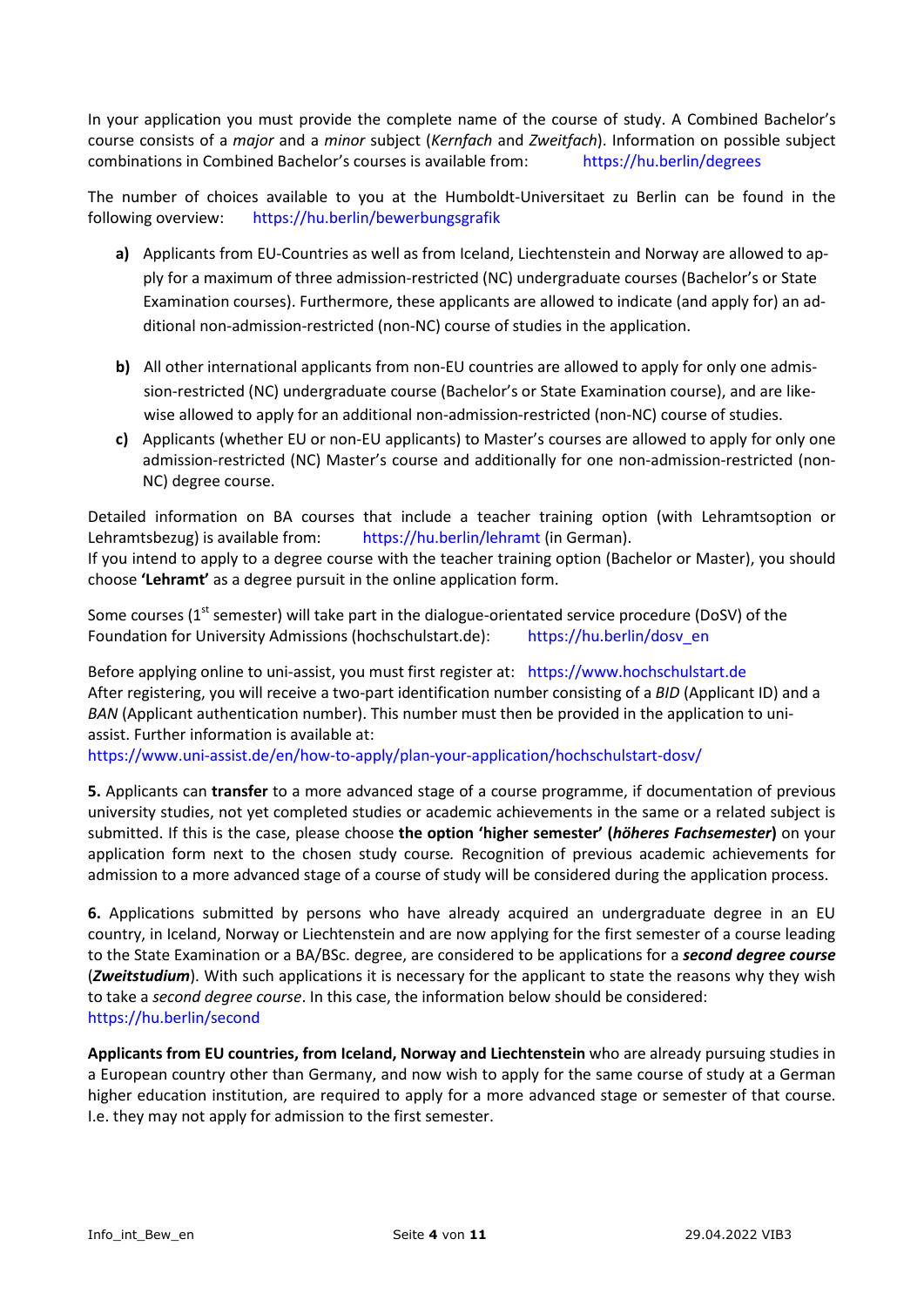# **Multiple Applications**

If you submit applications to several universities in Germany, please be aware that application deadlines and conditions may differ. An up to date list of higher education institutions which cooperate with uniassist can be found online at: <https://www.uni-assist.de/en/tools/uni-assist-universities/>

Information on the uni-assist application procedure at: [https://www.uni-assist.de](https://www.uni-assist.de/)

Information on the study possibilities on other universities in Germany: <https://www.hochschulkompass.de/en.html>

And especially on the international degrees run in English: https://www2.daad.de/deutschland/studienangebote/studiengang/en/

Information on courses as well as application in **medicine and dentistry** is available from: [https://www.charite.de/en/teaching\\_learning/degree\\_programs/](https://www.charite.de/en/teaching_learning/degree_programs/)

#### **Contact:**

Charité-Universitätsmedizin Berlin Office hours: Referat Studienangelegenheiten Monday, Tuesday, Thursday Hannoversche Straße 19, D-10115 Berlin 9.30 am - 12.30 pm / 1.00 pm - 4.00 pm

Friday 9.00 am - 12.00 am Phone: (+49) 30 450 576 042 E-mail: [stud-hotline@charite.de](mailto:stud-hotline@charite.de)

### **7. Application Deadlines**

The complete application documents must be uploaded within the prescribed period of time (cut-off deadline). Your application will not be considered if received after the deadline. The following application periods are valid for all international students, including the EU/EEA applicants.

|                                           | <b>Summer Semester 2022</b>                | Winter Semester 2022/23                   |
|-------------------------------------------|--------------------------------------------|-------------------------------------------|
| Studienkolleg (ext. Feststellungsprüfung) |                                            | $1^{st}$ Jan – $15^{th}$ Jan 2022         |
|                                           |                                            |                                           |
| Studienkolleg T-, M-, G-, W-courses       |                                            | $1st$ June – $15th$ July 2022             |
|                                           |                                            |                                           |
| <b>Bachelor, State Examination</b>        | $1st$ Dec 2021 – $15th$ Jan 2022           | $1st$ June – $15th$ July 2022             |
|                                           |                                            |                                           |
| Master (M.A., M.Sc., M.Ed.) with NC       | $1^{st}$ Dec 2021 - $15^{th}$ Jan 2022     |                                           |
|                                           |                                            |                                           |
| Master (M.A., M.Sc., M.Ed.) without NC    | $1st$ Dec 2021 – 15 <sup>th</sup> Jan 2022 |                                           |
|                                           |                                            |                                           |
| Master (M.A., M.Sc.) with NC              |                                            | $2^{nd}$ May – 31st May 2022              |
|                                           |                                            |                                           |
| Master (M.A., M.Sc.) without NC           |                                            | $2^{nd}$ May – 15 <sup>th</sup> June 2022 |
|                                           |                                            |                                           |
| <b>Master of Education (M.Ed.)</b>        |                                            | $2^{nd}$ May – 15 <sup>th</sup> June 2022 |

Please note that there may be alternative application deadlines and conditions for postgraduate courses and international Master's courses. Please see: [https://hu.berlin/catalogue\\_master](https://www.hu-berlin.de/en/studies/counselling/course-catalogue/master)

Please consider the information on the entrance requirements under 'Special knowledge' as well as the relevant language requirements in the study offer below, if you wish to apply for a Master's course at Humboldt-Universität zu Berlin: [https://hu.berlin/catalogue\\_master](https://www.hu-berlin.de/en/studies/counselling/course-catalogue/master)

uni-assist is a registered TOEFL institution. By using Code 2727 on the ETS website you can have your TOEFL results transferred directly to all uni-assist universities so that it is no longer necessary for universities to ask for them separately.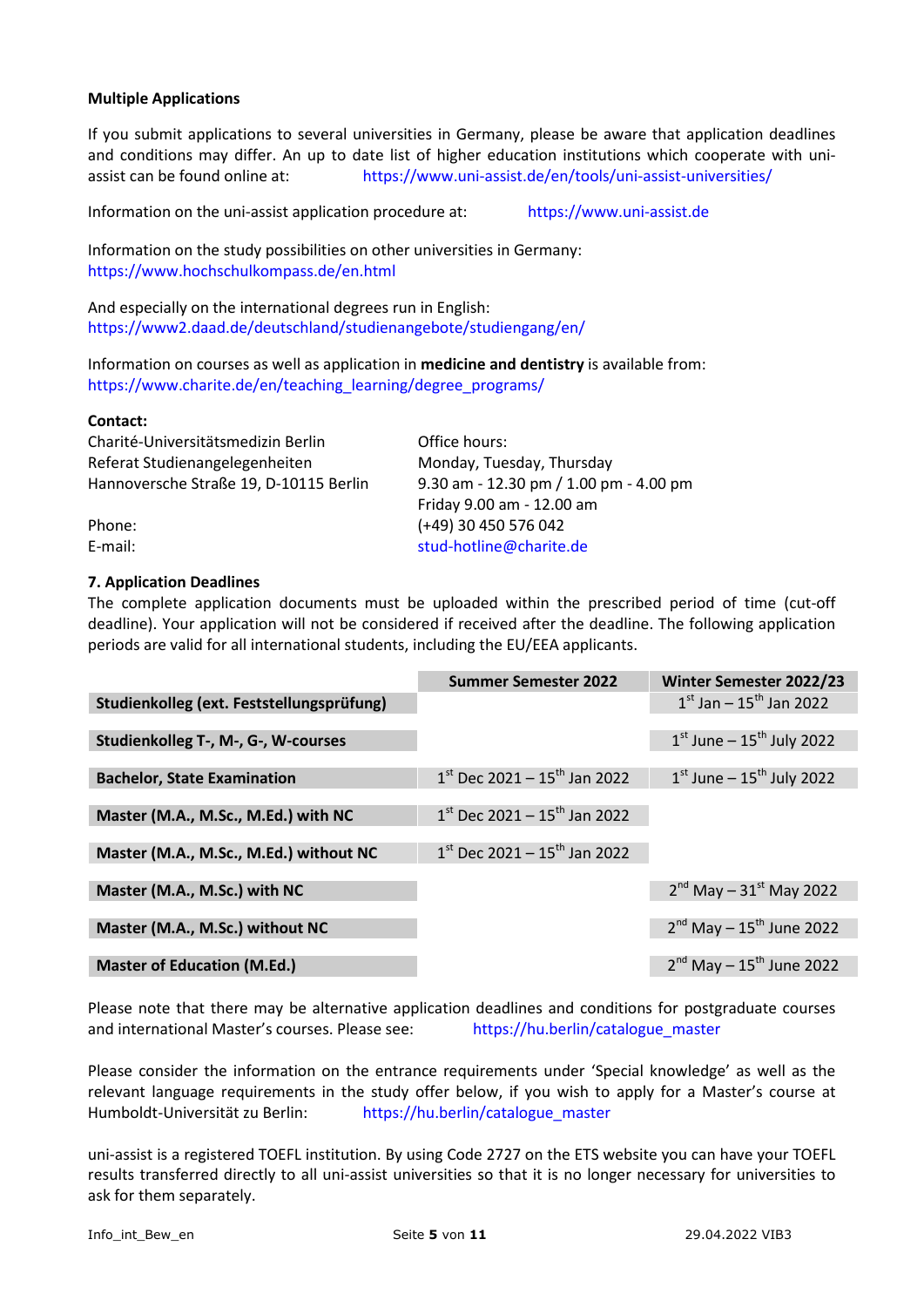# **8. Fees**

A handling fee is charged for the preliminary check of your application by uni-assist. Please find information on the application costs and payment options at: <https://www.uni-assist.de/en/how-to-apply/pay-all-fees/>

# **9. Further Procedure**

Online application forms should be completed very carefully. All necessary documents for the desired course programme must be attached.

Please do not forget to provide your **personal** e-mail address at which you can be reached at all times.

After uni-assist has checked that all documents required for the further consideration of your application are complete, you will be notified. The application data will be forwarded electronically to the Admissions Office for International Students at the Humboldt-Universität. The information you get from uni-assist is recognised by German embassies and consular representations as proof that **your application has been confirmed**.

You will also be informed if the documentation you submit fails to meet the University's requirements. In this case, your documents will remain with uni-assist. You can then make corrections or add missing documents **within the prescribed application period** (before the deadline) or alternatively, re-apply to Humboldt-Universität in the next semester.

If admission to a study course at the Humboldt-Universität is not granted, the application form and the documents attached to it will be stored for one calendar year by uni-assist. If you wish to reapply during this time period, you do not need to resubmit the documents which are already on hand. Please be sure to pay attention to the information regarding this at www.uni-assist.de.

**10.** Applications which are incomplete, incorrect or not submitted by the deadline are excluded from the admissions procedure.

**11.** International applicants with no formal university entrance qualifications are re-quired to take a university entrance examination (*Feststellungsprüfung*). The exam may be taken either immediately or after successfully attending a one-year access course at the *Studienkolleg* (see point 7).

**12.** A limited number of study places (5% of the total) on full-time courses leading to a Bachelor's degree or to the State Examination are made available to applicants from non-EU countries. This is dependent on their qualifications, which are derived from grades obtained in secondary or other previous education (average grade).

EU citizens, citizens of Iceland, Liechtenstein and Norway and German applicants are admitted on the basis of the same criteria. The official table of the minimum academic requirements for admission to courses with restricted entry (*NC-Grenzwerttabelle*) from previous semester is available via: [https://hu.berlin/nc](http://studium.hu-berlin.de/beratung/merk/grenzws) (in German).

**13.** After you have successfully submitted your application data via uni-assist, Humboldt-Universität will send you an email including more information and the status of your application. This will enable you to track the progress of your application. Please check your e-mail inbox regularly at this point, including your spam folder.

You will be able to check whether your application has been accepted online. If your application is successful, please accept your place online within the specified time frame. We will provide the letter of decision on admission (positive/negative) in electronic form as a download on your HU-status request (*Online-Statusabfrage*). The list of all documents needed for the enrolment will also be provided online – after the admission and your acceptance of the place.

**Please make sure to accept or decline your place of studies online by the deadline.**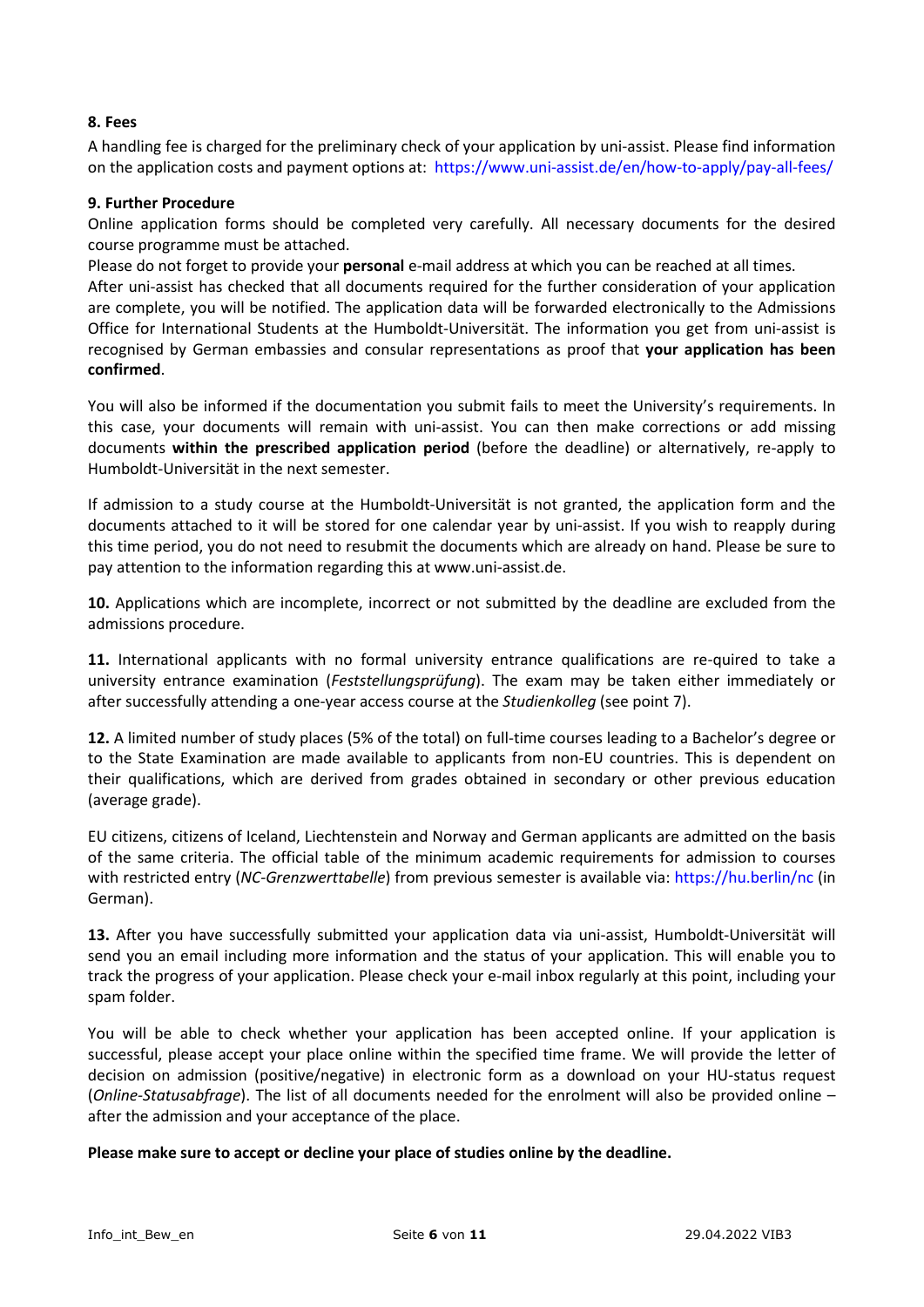#### **II. UNI-ASSIST EXEMPTIONS**

**Online application for international, degree-seeking HU Students** who are already enrolled (degreeseeking) or were enrolled before at the Humboldt-Universität zu Berlin.

Please compile and send the appropriate application within the prescribed period (see point 7 "Application deadlines") via the HU-Online-Application-Portal: [https://hu.berlin/apply](https://www.hu-berlin.de/en/studies/compass.-the-central-information-service-en/wie-en)

You will receive a binding list of all necessary documents in the course of your application (on the application form).

**Please note that for a successful Master's course application** you are required to send us proof of all your academic achievements including modules and ECTS (not more than 30 ECTS short; valid only for the application period for the winter semester 2022/23). At time of enrolment (or latest at registration renewal for the semester after the next one) only the bachelor's certificate and transcript can be handed in late.

**International HU-students** please contact the **admissions office for international students**. **Please consult our webpage for the current Office Hours:** [https://hu.berlin/zula\\_engl](https://hu.berlin/zula_engl)

Information for international PhD-applicants are available at: <https://hu.berlin/phdintengl>

You will find the contact persons for phd-applicants in each faculty by: <https://hu.berlin/promfak>

#### **III. ENROLMENT**

**1.** The Letter of Admission (*Zulassungsbescheid*) contains information on the conditions of enrolment and on the period (cut-off period) within which the candidate can enrol.

**2.** Before the applicant is enrolled, evidence of a sufficient command of German (if applicable) must be provided. Applicants who are not formally granted exemption from the Language Test are required to take the "Deutsche Sprachprüfung für den Hochschulzugang" (DSH). An invitation to attend the *DSH* Examination will be issued as a pfd-document once the admission is granted and after your electronic acceptance of the study place within the specified time frame. As a general rule, *DSH* Examinations take place in the middle/end of March for the Summer Semester, or in the middle of September for the Winter Semester. A fee of **€150** will be charged by the Language Centre of Humboldt-Universität on the examination day.

**3.** With the **enrolment** form the following documents must be submitted within the cut-off period:

- filled-out and signed enrolment form and the form *Hochschulvergangenheit*
- receipt of semester fees paid (currently **€ 315.64**), see: <https://hu.berlin/beitrag>
- health insurance certificate (see point V)
- if applicable, proof of success in the *DSH II* or *DSH III*;
- or *TestDaF* examinations with a score of at least four points in each of the four parts;
- or *the Goethe Institute Language Proficiency Certificate* (C2 Level);
- or *DSD II* with C1 level in all parts of the test;
- or "telc Deutsch C1 Hochschule" with an exam result "sehr gut" or "gut"
- **Please note:** the language certificate must not be older than 3 years
- further evidences of language proficiency (e.g. TOEFL, IELTS) if required for a certain course of study
- if applicable, evidence of withdrawal from previous studies at another higher education institution in Germany (*Exmatrikulationsnachweis*).

# **Please submit the documents by post within the enrolment period.**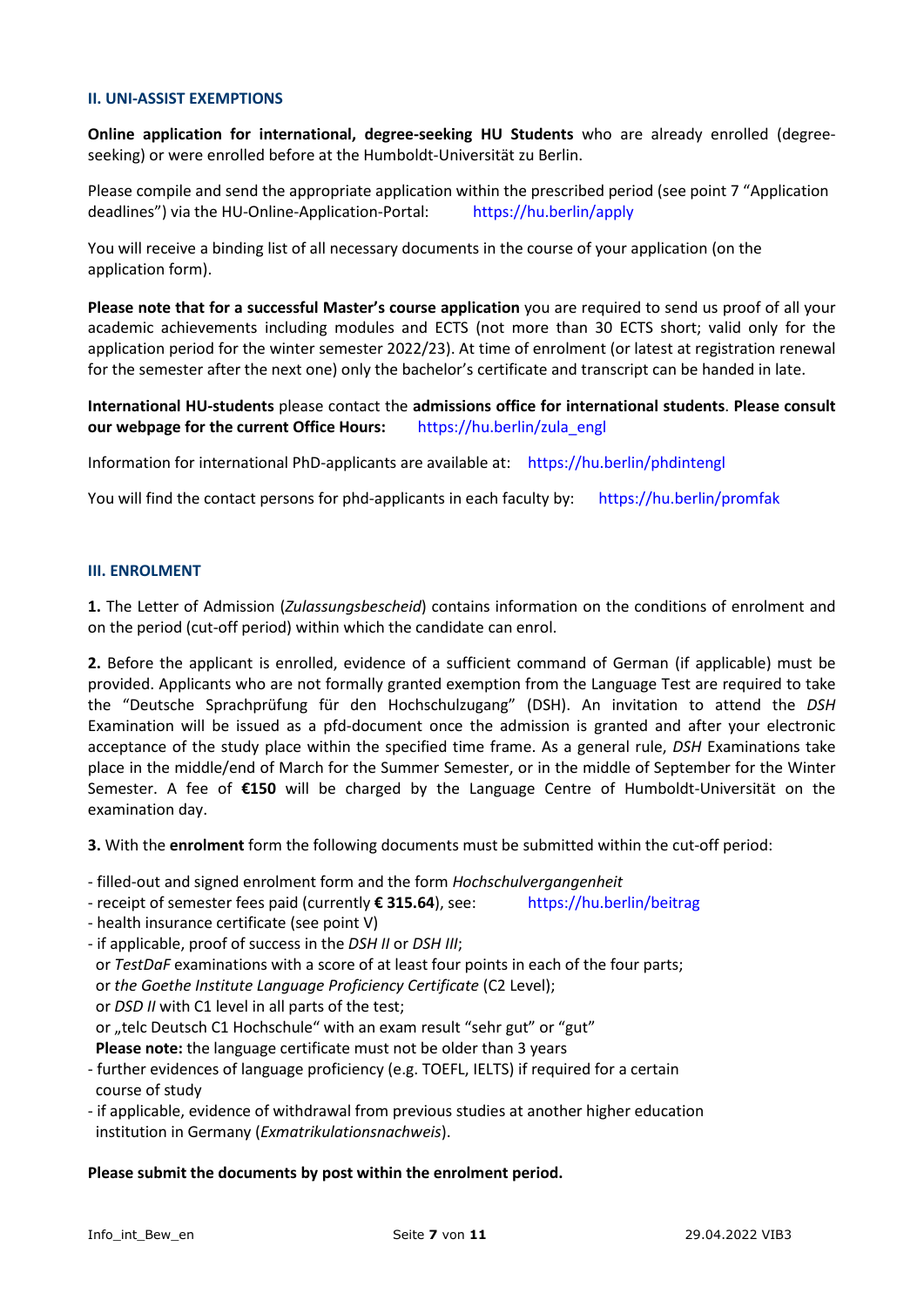| <b>Postal Address:</b> | Humboldt-Universität zu Berlin |
|------------------------|--------------------------------|
|                        | Referat Studierendenservice    |
|                        | Unter den Linden 6             |
|                        | 10099 Berlin                   |
|                        | GERMANY                        |

**In case of further enquiries at this point, please contact the admission office for international students. Please also consult our webpage for the current Office Hours under:** [https://hu.berlin/zula\\_engl](https://hu.berlin/zula_engl)

#### **IV. FINANCIAL ASPECTS**

Visas for study purposes will be issued by German embassies or consulates. Residence permits for study purposes will be extended if evidence is provided that both studies and livelihood in Germany are financially covered. There are organizations in Germany which provide grants and scholarships to international students. Information on scholarships or grants may be obtained from the embassies and consulates of the Federal Republic of Germany, the Goethe Institutes, the *Deutscher Akademischer Austauschdienst (DAAD)* and the International Department of Humboldt-Universität.

A summary of available funding schemes and foundations can be found at: [http://www.funding-guide.de](http://www.funding-guide.de/) and in the Guide for International Students at: [https://hu.berlin/guidelines](https://www.international.hu-berlin.de/en/studierende/aus-dem-ausland/wegweiser)

### **V. HEALTH INSURANCE**

International students must have a **valid health insurance** as a vital condition of enrolment. The required health insurance certificates are available from any German health insurance company.

Students with mandatory or statutory insurance coverage coming from countries with which Germany has a social security agreement, including EU and EEA countries, Bosnia-Herzegovina, Croatia, Macedonia, Montenegro, Serbia, Turkey, Liechtenstein, Switzerland and Tunisia, need to present a European Health Insurance Card (EHIC) to a German statutory insurance company to have the coverage confirmed. They will then be issued a **certificate of exemption from statutory insurance coverage by the German health insurance company.**

Students with private health insurance coverage in their home country may terminate their contract and obtain a student policy from a German statutory health insurance company instead. Alternatively, they may be exempted from statutory health insurance in Germany and continue to be insured on a private basis. As a general rule, all international students in Germany need to have health insurance coverage in order to get a residence permit or to be enrolled. The statement of exemption needed to be enrolled will be issued by a statutory insurance company of your own choice.

For detailed information please visit: [https://hu.berlin/insurance](https://www.hu-berlin.de/de/studium/bewerbung/imma/krankenversicherung/)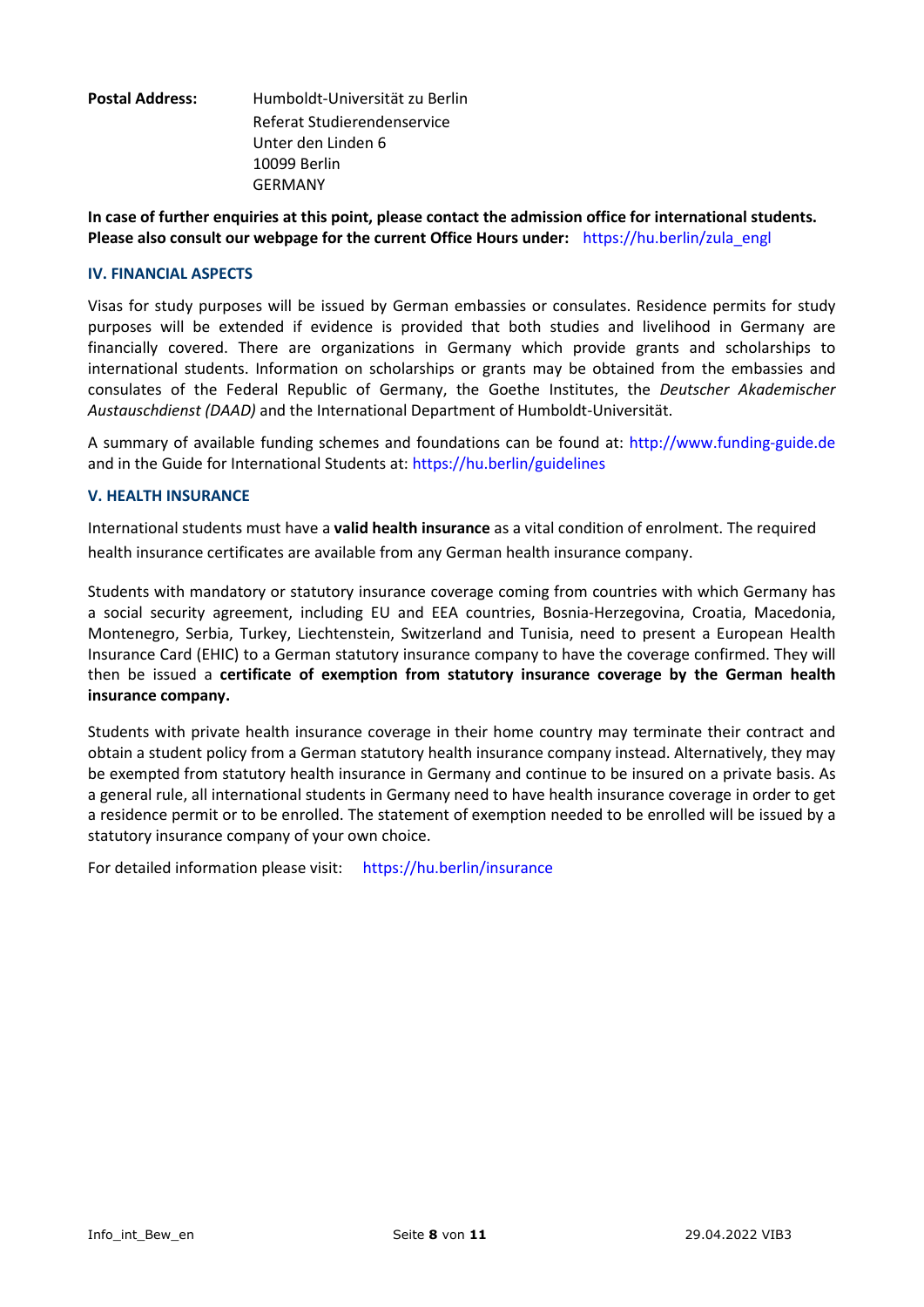#### **VI. FORMALITIES BEFORE AND AFTER COMING TO GERMANY**

International students normally need a valid visa for study purposes when entering Germany. EU citizens as well as citizens of Iceland, Liechtenstein, Norway, Switzerland, Andorra, Australia, Brazil, El Salvador, Honduras, Israel, Japan, Canada, Monaco, San Marino, Korea, New Zealand and the USA are exempted from this regulation. Visas for study purposes are issued by the German diplomatic and consular representations in the applicant's home country, which will also give information on current entry and residence regulations.

# To apply for a visa, the following documents need to be presented:

1. secondary school leaving certificate which is recognized in Germany,

2. valid passport or equivalent,

3. confirmation in writing that the candidate's complete application has been received

(*Bewerberbestätigung - BBZ*). This is provided automatically by uni-assist or issued upon request by a

German higher education institution **or** reservation of a place on an intensive German language course run by a state-funded and state-approved institution in Germany, **or** the Letter of Admission

(*Zulassungsbescheid*) of a higher education institution,

4. proof that the prospective student is financially covered.

Applicants who have not yet received a Letter of Admission can apply for an applicant's visa (*Bewerbervisum*) by presenting the document confirming that their application has been received in Germany. An applicant's visa or a visa for the preparation of university studies in Germany may be turned into a residence permit for study purposes as soon as the holder is granted admission to studies.

# **A tourist visa cannot be converted into a residence permit for study purposes under no circumstances.**

Application for a visa must be made fairly early, because it usually takes several weeks before a visa for study purposes is issued.

Within 14 days after arrival in Germany registration is required at the local Citizens' Office (*Bürgeramt*). If you already have an address in Germany upon your arrival, please book an appointment in *Bürgeramt* in advance from your home country, which can be done on the following website: <https://service.berlin.de/terminvereinbarung/>

**After** entry into Germany, the Foreigners' Registration Office *(Ausländerbehörde*) of Berlin needs to convert the prospective student's visa into a residence permit for academic studies. **Please note that prospective students entering Germany on a visa-free basis must also apply for a residence permit at the Foreigners' Registration Office within three months after entry.**

Landesamt für Einwanderung (LAE) / Berlin Immigration Office

| Keplerstraße 2                             | 10589 Berlin | Phone: +49 30 90269-4000              |
|--------------------------------------------|--------------|---------------------------------------|
| Underground station: Mierendorffplatz / U7 |              | Bus station: Keplerstraße (M27)       |
| Further information is available at:       |              | https://www.berlin.de/einwanderung/en |

The Visa Service of the HU Berlin can help you with your application for a residence permit. You can contact them via:

[visaservice@hu-berlin.de](mailto:visaservice@hu-berlin.de) <https://hu.berlin/visaservice-en>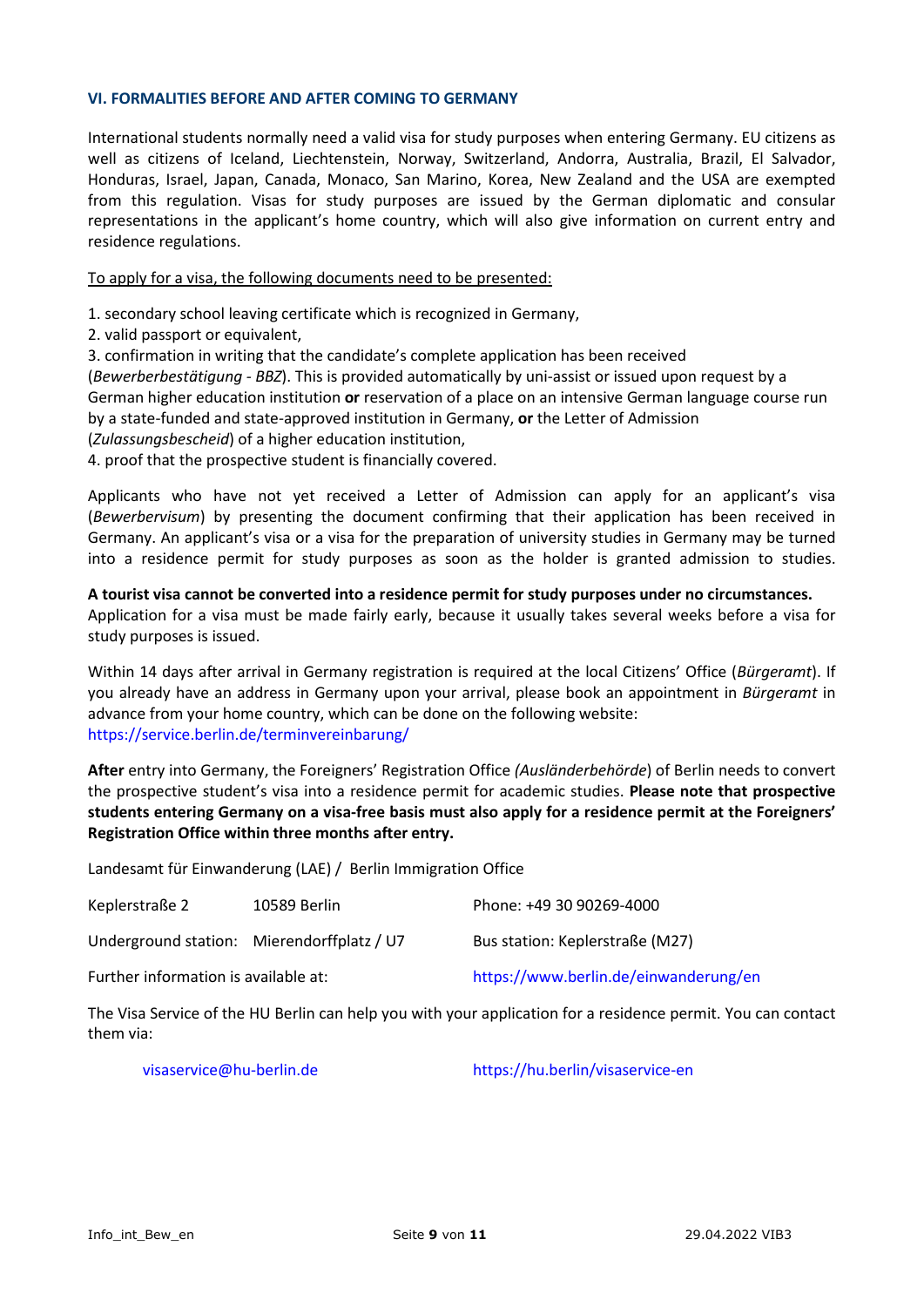### **VII. CHECKLISTS FOR THE APPLICATION**

- 1. Adhere to the application deadline
- 2. Set up an account at the uni-assist website
- 3. Fill out the application form
- 4. Complete your application documents (translations; others, such as language certificate(s), CV, passport copy, tests, job reference)
- 5. Transfer application fee to uni-assist
- 6. Upload complete application to uni-assist (**be aware of the deadline**)

# **Additionally for application to Masters**:

- Is your Bachelor degree completed till the deadline? No? Still possible till the enrolment deadline (31st March for the summer term, 30<sup>th</sup> September for the winter term) Please note: not more than 30 ECTS credits can be still lacking in your transcript till the deadline
	- (valid only for the application period for the winter semester 2022/23)
- **If necessary, fill out and submit the self-assessment sheet to the application**
- Consider specific requirements for each Master (e.g. language requirements, essays, tests)

# **VIII. CHECKLISTS FOR ENROLMENT**

- 1. Adhere to the enrolment deadline
- 2. filled-out enrolment form
- *3.* filled-out form *Hochschulvergangenheit*
- 4. documents to be submitted as stated in your letter of admission
- 5. if applicable, evidence of withdrawal from previous studies at another higher education institution in Germany or abroad (*Exmatrikulationsnachweis)*
- 6. Health insurance: By 1st January 2022 the *Elektronische Studierenden-Meldeverfahren* from the public health insurance companies in Germany becomes operative. After you have received an admission, please contact the public health insurance company of your choice in Germany and inform them to forward the information about your health insurance status via *Meldegrund 10* to the HU Berlin. No other documents from your public health insurance company in Germany can be used for your enrolment instead. For further and detailed information please visit: <https://hu.berlin/insurance>
- 7. receipt of semester fees paid directly to the HU bank account (cash payment is not possible)
- 8. valid postal address in Germany, to which information on your student ID (CampusCard) will be sent (no address abroad, no hotel or hostel address either).